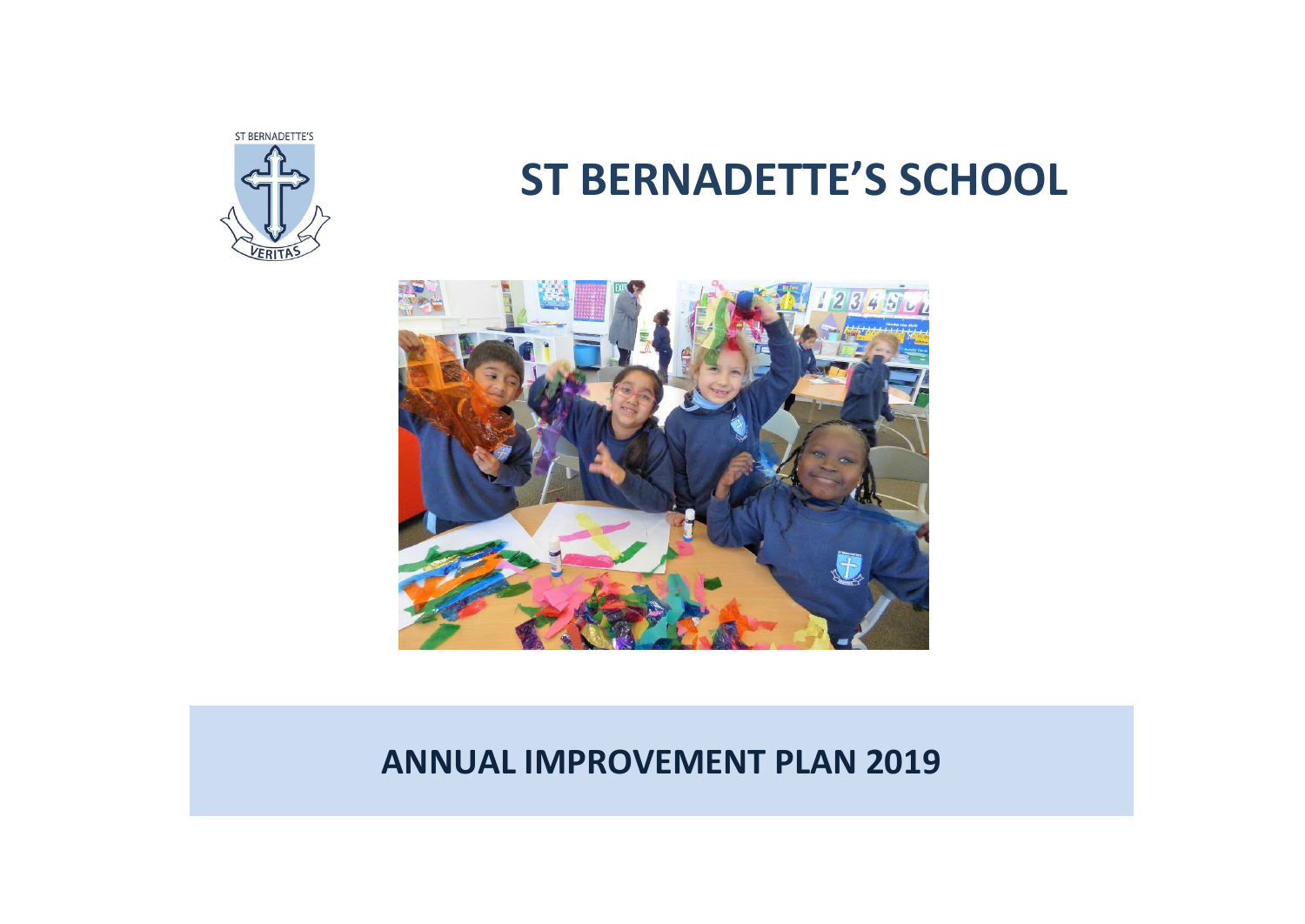#### **Strategic Direction 1: ENHANCE CATHOLIC IDENTITY**

| Goal (What will we do?)                                                                      | Action<br>(What strategy will you<br>implement to achieve these<br>objectives?) | Responsibility (Who will<br>ensure it happens?) | Timeline (What period of<br>time is involved and what<br>are the deadlines?) | Resources<br>(What's needed and are<br>there funding<br>implications?)                    | Evidence of<br>Effectiveness (How will<br>you know you've reached<br>your goals?) |
|----------------------------------------------------------------------------------------------|---------------------------------------------------------------------------------|-------------------------------------------------|------------------------------------------------------------------------------|-------------------------------------------------------------------------------------------|-----------------------------------------------------------------------------------|
| Develop a clear ECI plan<br>which is published, shared<br>and understood by the<br>community | Staff meeting and Board<br>meeting time allocated                               | Principal, APRIM                                | Draft by end Term 1<br>Published by May 31                                   | CEO RE consultants<br><b>Existing traditions</b><br>(Dominican Pillars, St<br>Bernadette) | Seek feedback from<br>students, staff and<br>parents                              |
| Implement updated<br>Crossways Curriculum                                                    | Allocate staff meeting<br>time to ensure successful<br>implementation           | APRIM, Staff                                    | By end Term 4                                                                | <b>CEO</b> resources<br><b>Staff Meeting time</b>                                         | Term 4 review:<br>APRIM/Teachers                                                  |
| Cultivate an ongoing<br>commitment to ecological<br>conversion and<br>sustainability         | Research best practice                                                          | Principal, APRIM, Lead                          |                                                                              |                                                                                           | Teaching programs, yard                                                           |
|                                                                                              | Visit other schools                                                             | teacher                                         | On-going                                                                     | <b>Budget</b>                                                                             | initiatives in place                                                              |
| <b>Implement Community</b><br>Prayer times inclusive of<br>different faith<br>backgrounds    | Invite/approach parents<br>interested in contributing                           | Principal, APRIM                                | Weekly from beginning of<br>Term <sub>2</sub>                                | Parent input and support                                                                  | Attendance numbers and<br>feedback                                                |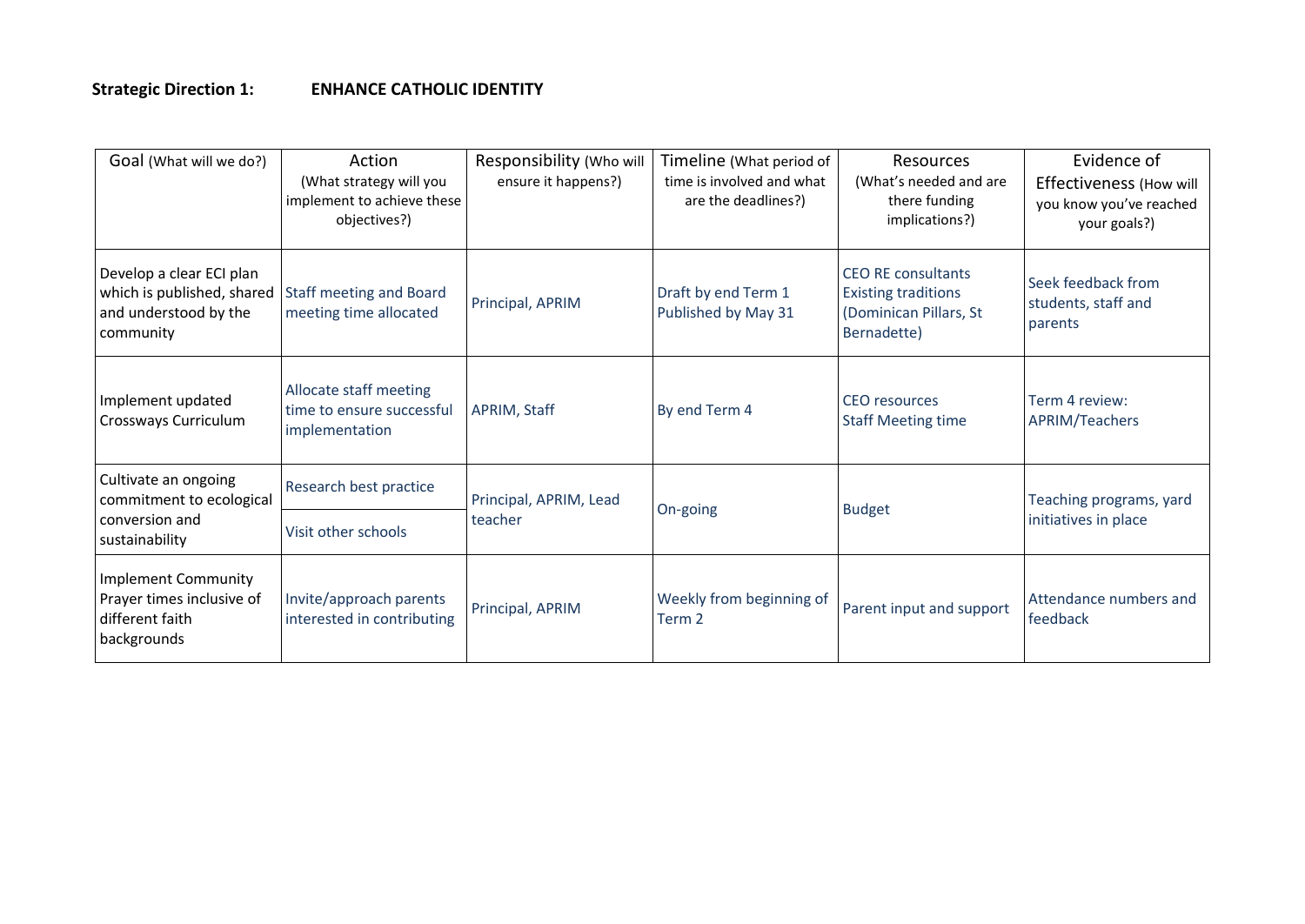| <b>IMPROVE STUDENT</b><br><b>Strategic Direction 2:</b> |  |  |  |  |
|---------------------------------------------------------|--|--|--|--|
|---------------------------------------------------------|--|--|--|--|

| <b>Strategic Direction 2:</b>                                                       | <b>IMPROVE STUDENT LEARNING</b>                                                                                 |                                                 |                                                                              |                                                                            |                                                                                       |  |  |
|-------------------------------------------------------------------------------------|-----------------------------------------------------------------------------------------------------------------|-------------------------------------------------|------------------------------------------------------------------------------|----------------------------------------------------------------------------|---------------------------------------------------------------------------------------|--|--|
| Goal<br>(What will we do?)                                                          | <b>Action</b><br>(What strategy will you<br>implement to achieve these<br>objectives?)                          | Responsibility (Who will<br>ensure it happens?) | Timeline (What period of<br>time is involved and what<br>are the deadlines?) | <b>Resources</b><br>(What's needed and are<br>there funding implications?) | <b>Evidence of Effectiveness</b><br>(How will you know you've<br>reached your goals?) |  |  |
| Raise Literacy and                                                                  | <b>Effectively use ACER</b><br><b>Progressive Achievement</b><br>Tests to identify gaps and<br>areas for growth | All Teaching Staff                              |                                                                              |                                                                            | Improved results in PAT-R,                                                            |  |  |
| <b>Numeracy Standards</b>                                                           | Use further existing data<br>(NAPLAN, EYA etc) to<br>identify gaps and areas for<br>growth                      |                                                 | From Term 1                                                                  | Release for staff                                                          | PAT-M and NAPLAN                                                                      |  |  |
|                                                                                     | Develop set of agreed<br>principles for delivery of<br>personalised and engaging<br>curriculum                  | All Teaching Staff                              | End Term 2                                                                   | <b>CEO</b> consultants                                                     | <b>Published statements</b>                                                           |  |  |
| Personalise learning for all<br>students through engaging                           | Review and develop EAL<br>learning statement                                                                    |                                                 |                                                                              |                                                                            |                                                                                       |  |  |
| teaching and learning<br>programs                                                   | Review and develop Special<br><b>Education learning</b><br>statement and review IEPs                            |                                                 |                                                                              |                                                                            |                                                                                       |  |  |
|                                                                                     | <b>Continue Visible Learning</b><br>Project                                                                     |                                                 |                                                                              |                                                                            |                                                                                       |  |  |
| Develop clear assessment<br>plan and tracking system<br>for every student           | Use Scorelink to record and<br>track individual growth and<br>achievement                                       | <b>All Staff</b>                                | From Term 1                                                                  | <b>ESO</b> support                                                         | System in place                                                                       |  |  |
| Increase specialist program<br>Offerings                                            | Increase Music 0.3 to 0.4                                                                                       |                                                 | From Term 1                                                                  | <b>Staffing Budget</b>                                                     | Performance opportunities                                                             |  |  |
|                                                                                     | Add 0.2 STEM                                                                                                    | Principal                                       |                                                                              |                                                                            | for students,<br><b>Improved Learning</b><br>outcomes                                 |  |  |
| Actively participate in<br>Entrepreneurial and<br><b>Innovation Network Project</b> | Develop and implement<br>plan for project                                                                       | <b>All Staff</b>                                | From Term 1                                                                  | CEO team                                                                   | Feedback from students,<br>families following events                                  |  |  |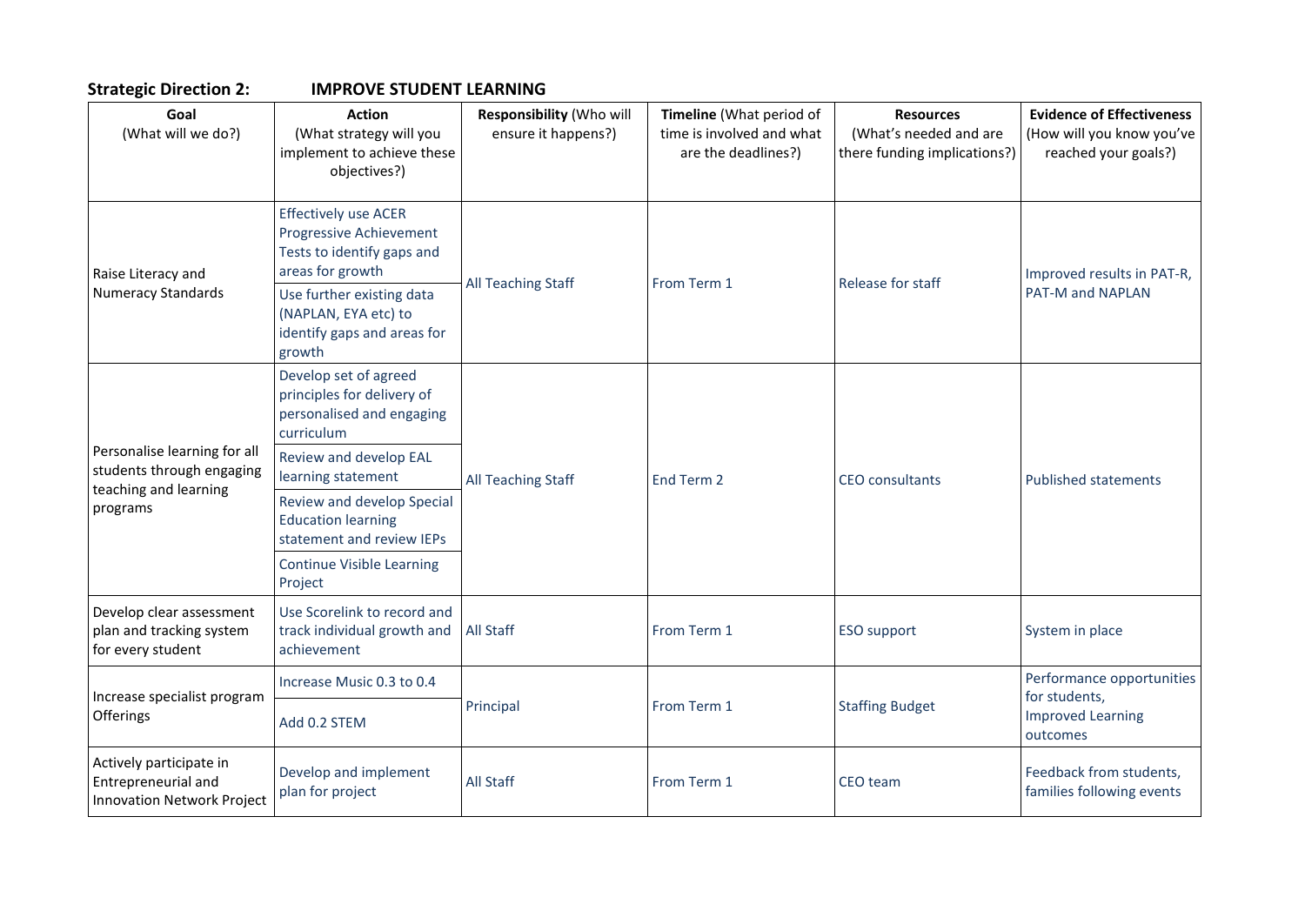#### **Strategic Direction 3: IMPROVE STUDENT WELLBEING**

| <b>Goal</b> (What will<br>we do?)                                                    | <b>Action</b><br>(What strategy will you<br>implement to achieve<br>these objectives?)    | Responsibility (Who will<br>ensure it happens?) | <b>Timeline</b> (What period of<br>time is involved and what<br>are the deadlines?) | <b>Resources</b><br>(What's needed and are<br>there funding<br>implications?) | <b>Evidence of</b><br><b>Effectiveness (How will</b><br>you know you've reached<br>your goals?) |
|--------------------------------------------------------------------------------------|-------------------------------------------------------------------------------------------|-------------------------------------------------|-------------------------------------------------------------------------------------|-------------------------------------------------------------------------------|-------------------------------------------------------------------------------------------------|
| Investigate<br>implementation<br>of best programs<br>to support<br>student wellbeing | Assign staff to research<br>positive education, Berry<br>Street, Restorative<br>practices | All Teaching Staff                              | Term 2                                                                              | Release to meet with<br>experts, observe best<br>practice                     | Implementation of<br>successful program                                                         |

### **Strategic Direction 4: EFFECTIVELY MANAGE RESOURCES**

| Goal<br>(What will we do?)                                             | <b>Action</b><br>(What strategy will you<br>implement to achieve these<br>objectives?) | <b>Responsibility (Who will</b><br>ensure it happens?) | <b>Timeline</b> (What period of<br>time is involved and what<br>are the deadlines?) | <b>Resources</b><br>(What's needed and are<br>there funding implications?) | <b>Evidence of Effectiveness</b><br>(How will you know you've<br>reached your goals?) |
|------------------------------------------------------------------------|----------------------------------------------------------------------------------------|--------------------------------------------------------|-------------------------------------------------------------------------------------|----------------------------------------------------------------------------|---------------------------------------------------------------------------------------|
| Site Master Plan                                                       | Engage architect                                                                       | Principal                                              | End of term 3                                                                       | <b>Budgeted</b>                                                            | Published master plan                                                                 |
| Paint and minor<br>refurbishment of<br>reception area<br><b>Office</b> | Engage contractors                                                                     | Principal, Office Manager,<br><b>Bursar</b>            | <b>End February</b>                                                                 | <b>Budgeted</b>                                                            | Completed                                                                             |
| Review all Family<br>Fee commitments   meet with families              | Review statement and                                                                   | Principal, Bursar                                      | <b>End March</b>                                                                    | Time allocated                                                             | Single spreadsheet with all<br>current information                                    |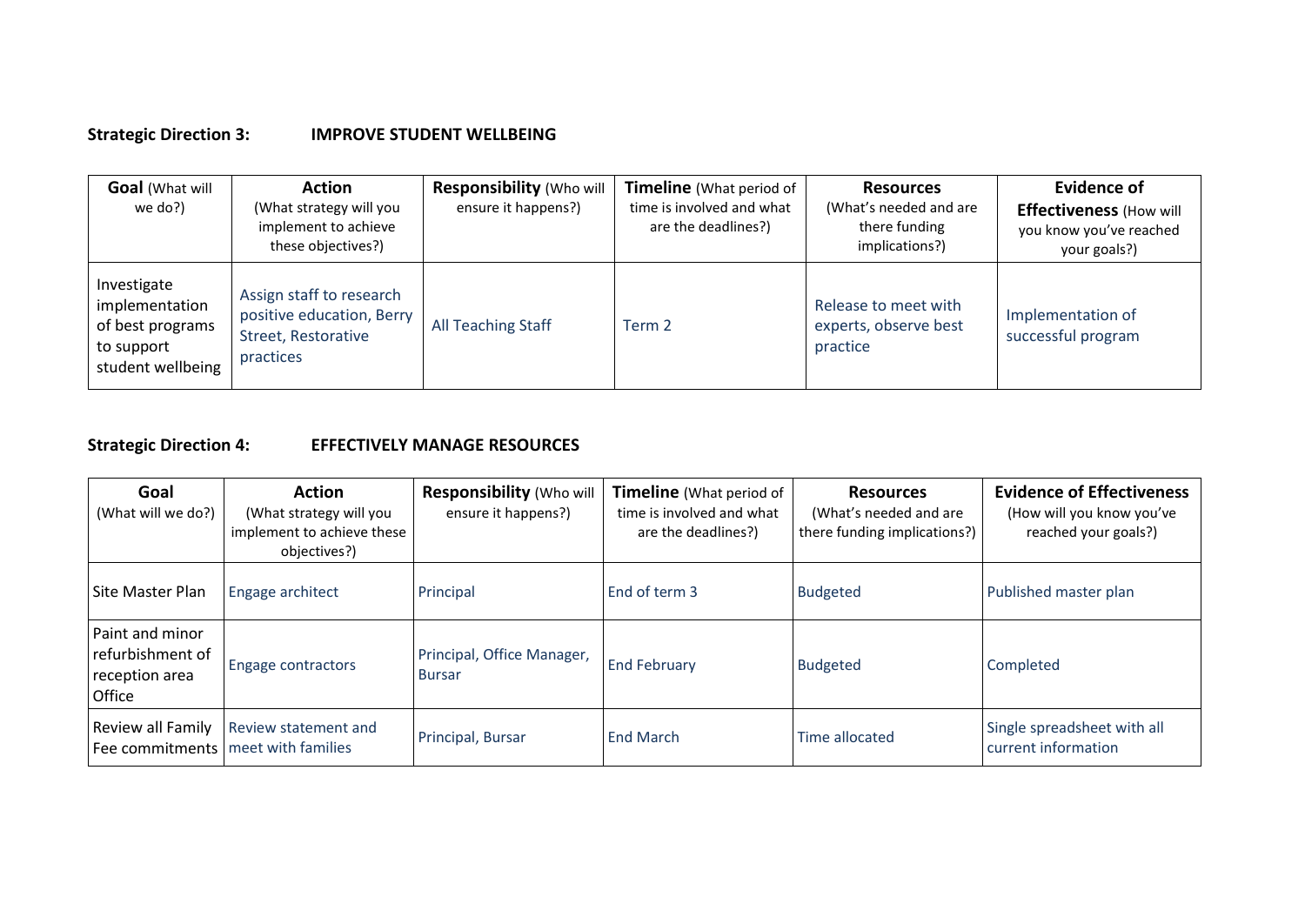#### **Strategic Direction 5: ENHANCE SCHOOL PROFILE**

| Goal<br>(What will we do?)                                           | <b>Action</b><br>(What strategy will you<br>implement to achieve these<br>objectives?)       | Responsibility (Who will<br>ensure it happens?) | <b>Timeline</b> (What period of<br>time is involved and what<br>are the deadlines?) | <b>Resources</b><br>(What's needed and are<br>there funding implications?) | <b>Evidence of Effectiveness</b><br>(How will you know you've<br>reached your goals?) |
|----------------------------------------------------------------------|----------------------------------------------------------------------------------------------|-------------------------------------------------|-------------------------------------------------------------------------------------|----------------------------------------------------------------------------|---------------------------------------------------------------------------------------|
| Connect with<br>local Pre-schools<br>and ELCs                        | Principal to arrange visits                                                                  | Principal, Office Manager                       | By End Term 1                                                                       | <b>Time</b>                                                                | Increased enrolments                                                                  |
| <b>Audit of Current</b><br>Marketing and<br>Promotional<br>materials | Request CEO<br><b>Communications PR</b><br>Manager to undertake and<br>enact recommendations | Principal, Office Manager                       | By End Term 1                                                                       | Release for office manager   Increased enrolments                          |                                                                                       |
|                                                                      | Develop specific strategic<br>marketing plan                                                 | Principal, Office Manager                       | By End Term 1                                                                       | Release for office manager   Increased enrolments                          |                                                                                       |
| Enhance<br>relationship with<br><b>Tonsley Village</b>               | Meet with Peet staff<br>regularly, update<br>promotional materials<br>provided to them       | Principal, Office Manager                       | On-going                                                                            | <b>Nil</b>                                                                 | Increased exposure                                                                    |